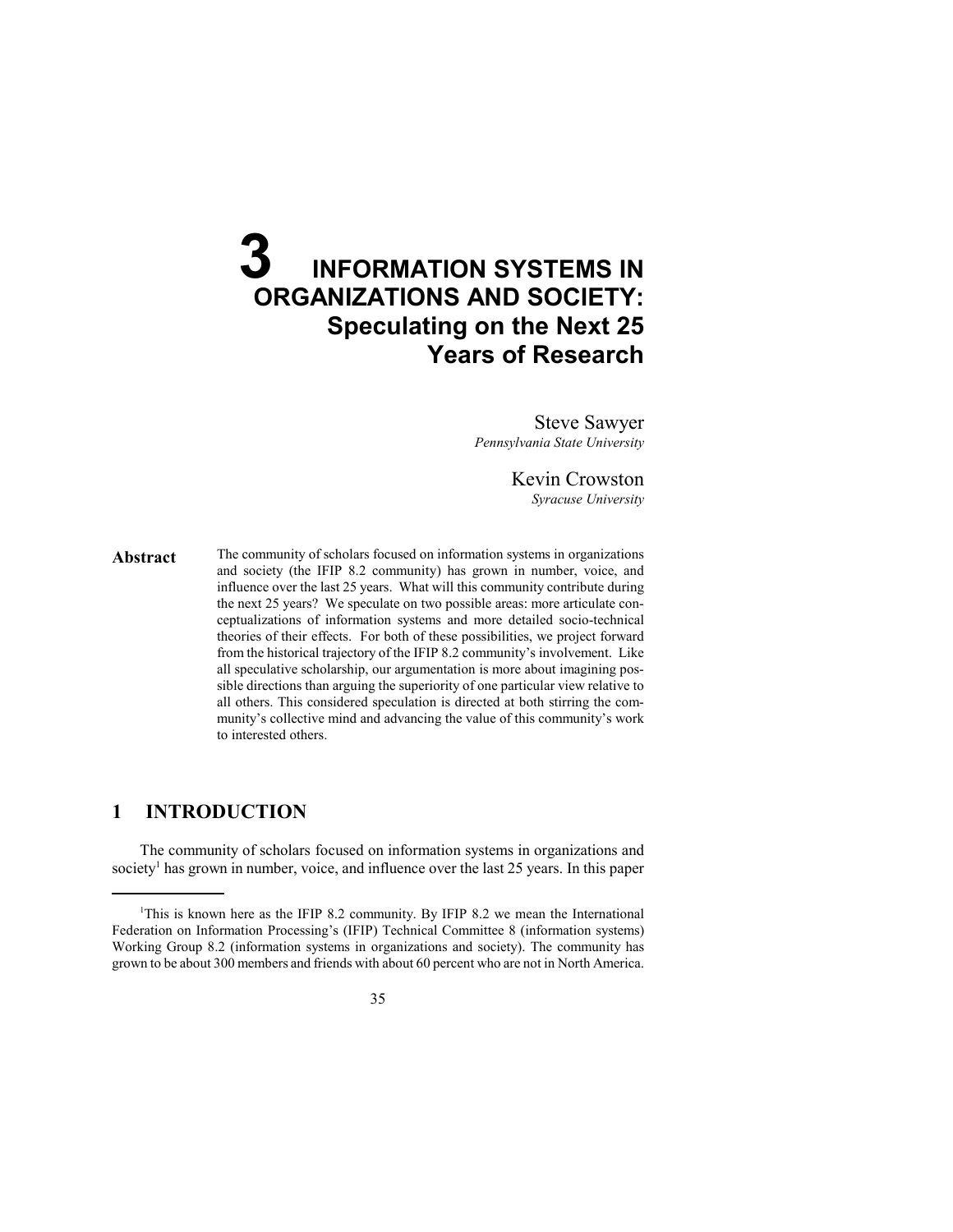we presume to look ahead and ask: What will this community contribute during the next 25 years? Responding to this question, in this paper we propose two areas where the IFIP 8.2 community of scholars might make a particular contribution: better conceptualizations of information systems and more detailed socio-technical theories of their effects on organizations and society.

To provide context we begin with a brief introduction to the intellectual geography of the IFIP 8.2 community. In doing this we identify six contributions of the contemporary IFIP 8.2 scholarship. We then introduce and discuss two candidates for the IFIP 8.2 communityís consideration as particularly promising opportunities for future research. Our two candidates (conceptualizing IS and socio-technical theorizing) hold particular promise. Clearly, however, the members of the IFIP 8.2 community will engage (and lead) in numerous other opportunities such as methodological innovations, the broadening of viable research domains for IS research, adapting and using social theories to study IS, and championing broader (non-Popperian) views of science in IS research (e.g., Dutton 1999).

# **2 THE INTELLECTUAL GEOGRAPHY OF THE IFIP 8.2 COMMUNITY**

The IFIP 8.2 community roots can be traced to meetings held in the early 1980s by a dedicated group of scholars, which led to the milestone 1984 Working Conference held in Manchester, UK. The scholars at these early meetings, many of whom also attended the 1984 conference, came primarily from Europe and the UK, from a variety of disciplines, and shared an interest in the mutually interdependent nature of the effects and influences of information systems, organizational operations, and social life. Contemporary IFIP 8.2 efforts and its charter reflect the energy of the early 1980s to legitimize scholarly attention on the study of information systems in organizations.<sup>2</sup>

The specific efforts of the early members of IFIP 8.2 suggests that they had a different vision of the IS field than did the early ICIS organizers (e.g., Keen 1980). The scholars who helped to found IFIP 8.2 explicitly linked their interests to the burgeoning presence of information systems in organizational and societal contexts. They espoused through their works a willingness to use what are now known collectively in the IS community as intensive research methods.<sup>3</sup> The early members of the IFIP 8.2 community focused on theory-building research and did their work in a wide range of settings (homes, hospitals, schools, public sector units, and small businesses). These scholars can now be found in business schools, information science schools, and a wide range of computing- and information-oriented schools.

See http://www.ifip.org and http://www.ifipwg82.org for more information.

<sup>&</sup>lt;sup>2</sup>This growing interest was also signified by the first International Conference on Information Systems (ICIS) in 1980. The ICIS and IFIP8.2 communities overlap and their growth is interconnected.

<sup>&</sup>lt;sup>3</sup>Intensive research methods include field-based studies employing case study and ethnographic techniques, hermeneutic approaches, and textual analyses. See Lee (1997) and Weick (1984).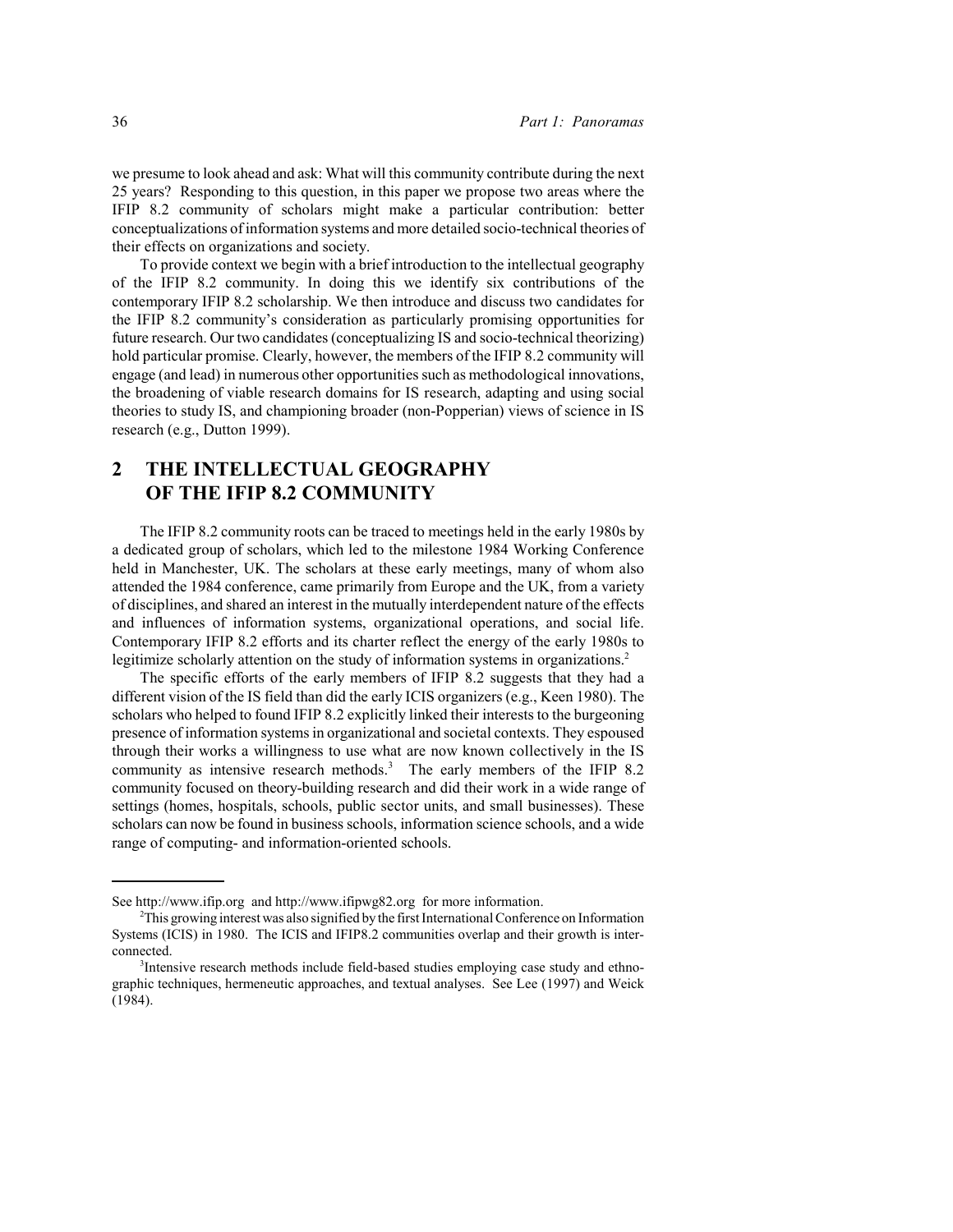Conversely, the mainstream of the ICIS community has tended to focus on large, for-profit, organizations (e.g., the Fortune 500).<sup>4</sup> The ICIS community has tended to embrace experimental (or quasi-experimental) research approaches and emphasize theory-testing research. Since 1980, the ICIS community has grown to number 2,300 people, with more than half located in North America.5

Both the ICIS and IFIP 8.2 communities are weakly tied to information science, sociology, communications, medical informatics, and public administration disciplines—where studies of the effects of information systems and organizations are also conducted (e.g., Ellis et al. 1999). This disconnect suggests that creation and maintenance of community identity, an important part of the last 25 year's effort by both the IFIP 8.2 and ICIS communities, may have come at the expense of connecting to likeinterested research communities.

# **3 SUMMARIZING THE IFIP 8.2 COMMUNITYíS CONTRIBUTIONS**

As a starting point to understanding the distinctive characteristics of the IFIP 8.2 community's contributions, we draw on the 23 edited proceedings of the IFIP 8.2 working conferences as an archive of the community's research output. While the IFIP 8.2 community's intellective production and intellectual contributions extend far beyond these specific books, they provide a window into the communityís heart. Jones (2000) and Sawyer and Chen (2002) have, for different purposes, both reviewed this collection. Beyond that, Lee and Liebenau (1997) provide some interim reflections (on method, particularly). The editorial comments in each of these edited books highlight the ongoing discourse, current issues, and place in the community's trajectories of interest.

From these analyses of the IFIP 8.2 collected volumes, we identify and discuss six characteristics: (1) an orientation towards social theories, (2) dominant conceptualizations of information and technology and a common level of analysis, (3) an orientation toward the use of intensive research methods, (4) use of critical and analytical perspectives in research, (5) an openness to a range of research settings, and (6) an open discourse on the study of IS in organizations and society.

## **3.1 An Orientation Toward Social Theories**

By social theory, we mean here theories that take into account the relations among individuals or collections of individuals. Social theories further reflect the presence of enduring social relations, their effects, or the nature of these effects. The IFIP 8.2 literature often draws on social theories, for example, those of Latour, Giddens, Habarmas, and others (Jones 2000). Jones notes that over the last 25 years a variety social theories have been drawn into the IFIP 8.2 community and adapted for specific

<sup>&</sup>lt;sup>4</sup>This seems to reflect that the primary academic home for many ICIS scholars is a business school.

<sup>&</sup>lt;sup>5</sup>Here we use the subscription numbers to the ISWORLD listserv as a surrogate measure of this community. See http://www.isworld.org.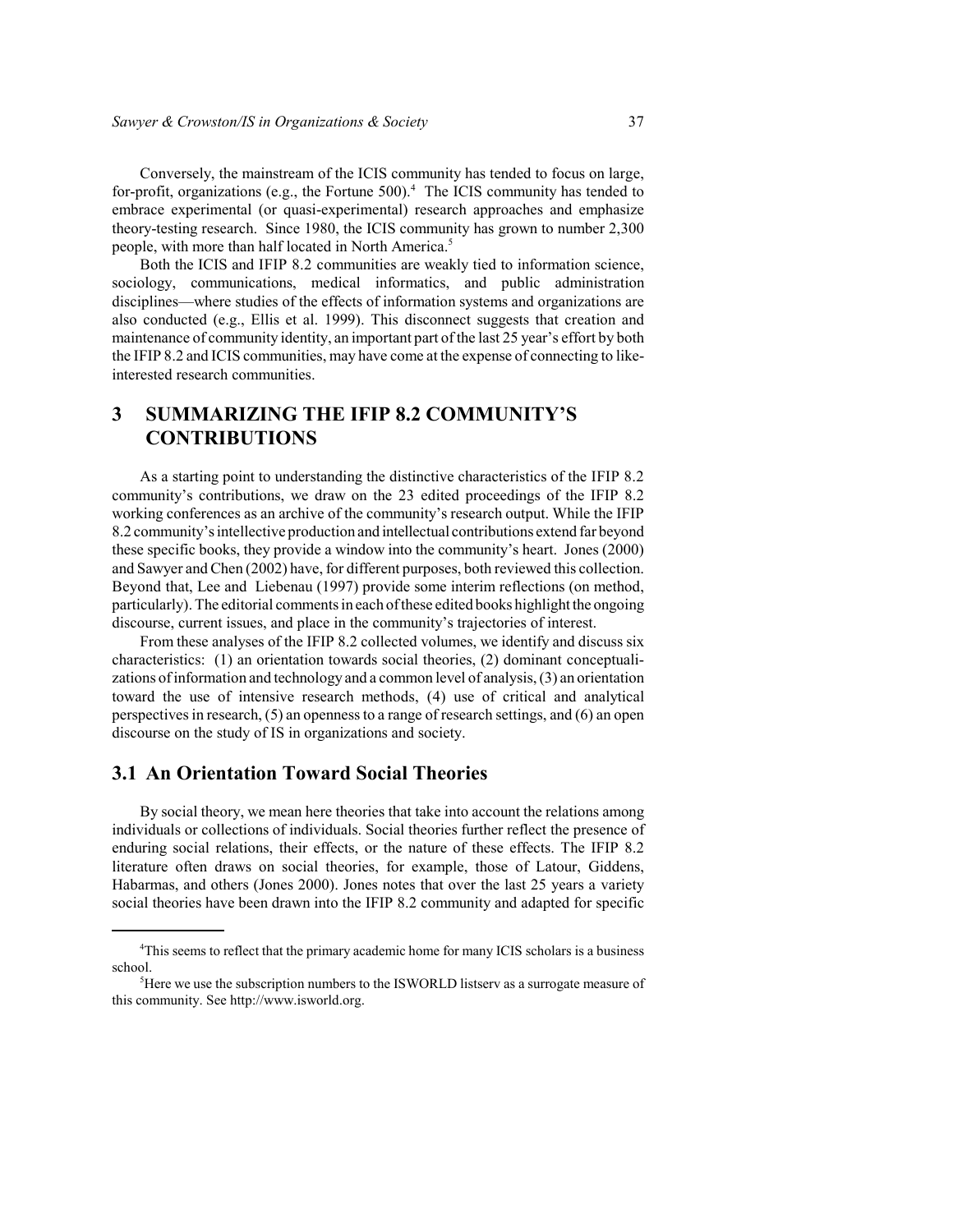attention to IS (e.g., Walsham 1997). He also notes that the use of social theory is uncommon (found in less than 5 percent of papers) in the broader IS literature, which is dominated by individualistic theories of human behavior (Lamb and Kling 2003; Sawyer and Chen 2002).

# **3.2 Dominant Conceptualizations of Information and Technology and Common Levels of Analysis**

Sawyer and Chen's (2002) analysis of the IFIP 8.2 literature indicates that this body of research has several common conceptualizations. For example, *information* is often conceptualized as embedded in a web of people and their uses of ICT. That is, information arises from discourse and cannot be removed from the people and context in which it occurs. Technology (*ICT*) is most often conceptualized as ensembles of artifacts and people and represented in functional, or use-based, analyses. This functional analysis is often done by juxtaposing findings of use with design intentions of the ICT.

The common *levels of analysis* in IFIP 8.2 research are organizational or social and there is an explicit linking between individual actions and the larger social context. In this view, *people* are social actors (Lamb and Kling 2003), having some, but not complete, individual agency and living and acting within a shifting set of social norms that, while fluid, shape behavior in both subtle and direct ways. The contextual nature of this work means that the level of analysis is explicitly tied to a larger context. As Avgerou (2002) notes, the *social and organizational contexts of ICT use* are often conceptualized as institutions. By institutions we mean here enduring social structures that can be both stable *and* changeable (e.g., Agre 1999, 2000, 2003; Scott 2002).

# **3.3 An Orientation Toward Intensive Methods**

The IFIP 8.2 community is one of the primary forums in IS for field work, ethnography, hermeneutics, action research, critical analysis, and a range of research methods that do not rely on inferential statistics, simulations, computer modeling, etc. Exemplars and discussions of these intensive methods have been showcased in the 1985, 1991, and 1997 edited proceedings (see Jones 2000). Lee and Liebenau (1997, p. 5) further note that "all Working Conferences of IFIP 8.2 are about qualitative research."

# **3.4 Critical and Analytical Perspectives**

The IFIP 8.2 research often takes a critical or analytic perspective, eschewing normative angles. The *critical perspective* is one that examines the roles, values, uses, and purposes of ICT without automatically and uncritically accepting the goals and beliefs of the groups that commission, design, or implement specific ICTs (e.g., Wastell 2002). An *analytical perspective* is one that leads to developing theories about ICTs in institutional and cultural contexts, or to doing empirical studies that are organized to contribute to such theorizing (e.g., Richardson 2003). In contrast, a *normative perspective* to research is one whose aim is to recommend alternatives for professionals who design, implement, use, or make policy about ICTs.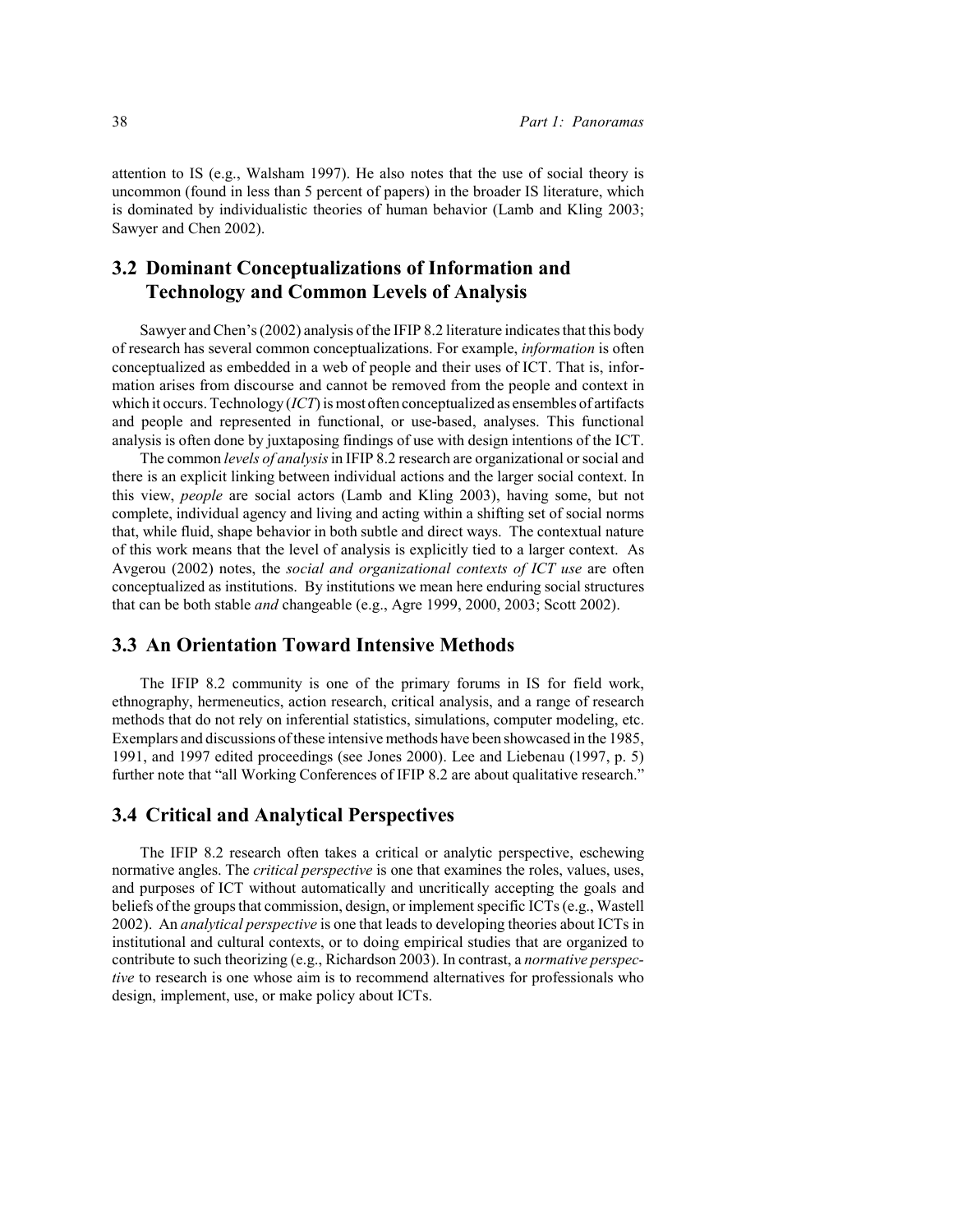## **3.5 Openness to a Range of Research Settings**

The IFIP 8.2 community's research reports on the roles of information systems in a wide range of settings: developing countries, education, military, small and medium enterprises, faith-based organizations, formal and informal communities, online milieus, public sector/government and larger social settings.<sup>6</sup> This broadened view of acceptable settings for studying the roles, functions and purposes of ICT provides verdant territory for theorizing on the institutional nature of ICTs (as we discuss in more detail in the next section).

## **3.6 An Open Discourse**

This final characteristic reflects the IFIP 8.2 community in its openness to diverse views on, and approaches towards, IS research. Over the past 25 years, there has been explicit attention to recruiting new members via workshops and working conferences. Concurrently, there has been an explicit educational agenda to provide alternative conceptualizations, research methods, and domains to study IS. The IFIP 8.2 scholarly discourse has also focused on understanding and theorizing on IS, and not focused on falsification and hypothesis testing (which often characterizes IS research). In this acceptance of intellectual plurality and anomaly, the IFIP 8.2 community reflects more a Kuhnian,<sup>7</sup> rather than a Popperian, view of science.

In summary, and like others, we assert that these six characteristics of the IFIP 8.2 research, and the evolving and growing community of scholars producing the work, have influenced the larger field of IS to accept these contributions (Markus 1997). In contrast, Jones notes that very little of the larger IS community research draws on the theory base that the IFIP 8.2 community uses. Sawyer and Chen note that the IFIP 8.2 conceptualizations of technology and people represent a small percentage of the work published in premier IS research outlets. They also note that much of this work speaks more to the organizational and social context than it does about the nature and form of the ICT and IS in these contexts.

The IFIP 8.2 community's research may be influencing the larger IS discourse, but we speculate that this influence is limited (or at least should be larger and more profound than its current levels). The last 25 years of work in IFIP 8.2 has been driven in part by twin desires. One desire has been to shape the larger discourse. A second desire has been to provide a forum for those who take on critical stances, social theories and intensive approaches to IS work. The successful efforts to legitimate IFIP 8.2 as a community within IS over the past 25 years provides us the current opportunity to focus more on shaping the future discourses on IS.

With this as context, we return to our formative question: Over the next 25 years, what should the community of IFIP 8.2 scholars contribute to IS research and, more broadly, society? Underlying this question is the belief that our community needs to be

<sup>6</sup> As mentioned above, much of the IS community has generally focused on private sector corporations (exemplified by *Fortune* 500 companies).

 $7$ Or perhaps a Bourdiean view....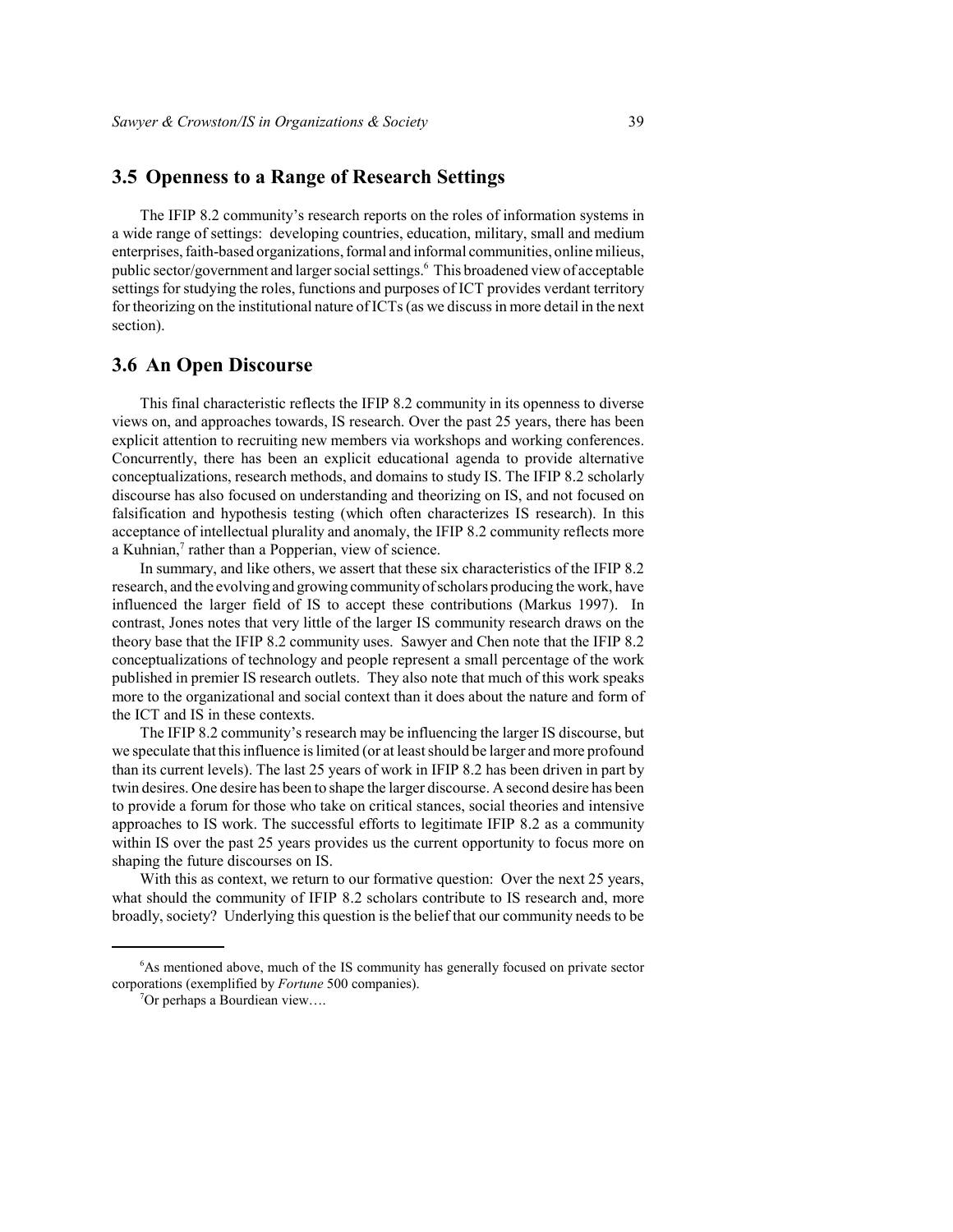more than an intellectual home for those taking on different approaches to the conduct of IS research, examining unique and underexplored domains, and privileging social theories.8 Communities have aspirations and these aspirations must both excite the members and extend beyond self-preservation. For the IFIP 8.2 community, it seems these aspirations take form as opportunities to continue shaping the academic discourse on, and society's understanding of, the roles and values of ICT.

# **4 TWO OPPORTUNITIES FOR THE IFIP 8.2 COMMUNITY**

We focus in the balance of this paper on two particular opportunities. These represent the confluence of our community's intellectual trajectories, scholarly strengths, gaps in the larger discourse on information systems, and the needs of society. The first opportunity is to examine more critically and publicly the meanings and features of ICT. An important contribution of the larger IS community (and we include the IFIP 8.2 scholars as a part of this larger group) is to help science and society understand what it means to have and use ICT. Orlikowski and Iacono (2001) argue that ironically the IS field has paid little attention to conceptualizing its core artifact. Sawyer and Chen (2002) note that the IFIP 8.2 community specifically has focused more on the ways that social contexts shape the development, deployment, and use ICT than on specific meanings and features of the ICTs being studied.

The IFIP 8.2 community's research focus (and its strength) has been cross-level, context-embracing, and, while imprecise as a term, "wide-angle" scholarship on the nature and meanings of social and organizational structures in which ICT exist, and in the intertwined roles of ICT within organizations and society. Raising the level of attention on the meanings and nature of computing in these settings is the right next step because it specifically fits the IFIP 8.2 community's intellectual trajectories, the group's research strengths, fills gaps in the larger IS discourse, and addresses the needs of society.

That is, the IFIP 8.2 community's orientation to theory-building use of intensive methods, and attention to a broad discourse provides the basis for moving forward our theorizing on the nature and meaning of ICT. We speculate that the IFIP 8.2 community's theory-building orientation means that members are likely to be interested in the role of theory development around ICT and have methodological skills to pursue this effort. Further, we assert that this theory building orientation will be aided by the community's social norm of open discourse, meaning that those who take on ICT theorybuilding will find a venue and community to both critique and support their efforts.

The second opportunity we see for the IFIP 8.2 community is to continue to extend and better articulate our theories and concepts of the socio-technical nature of ICT.9

<sup>&</sup>lt;sup>8</sup>In saying this, we make explicit the need to both continue being an institution that balances shared interests and individual autonomy. We are suggesting opportunities to develop shared interests, not prescribing particular futures.

<sup>&</sup>lt;sup>9</sup>Mumford (2000) noted that the early work by scholars in IFIP 8.2 relative to socio-technical theorizing has faded from more recent discourse.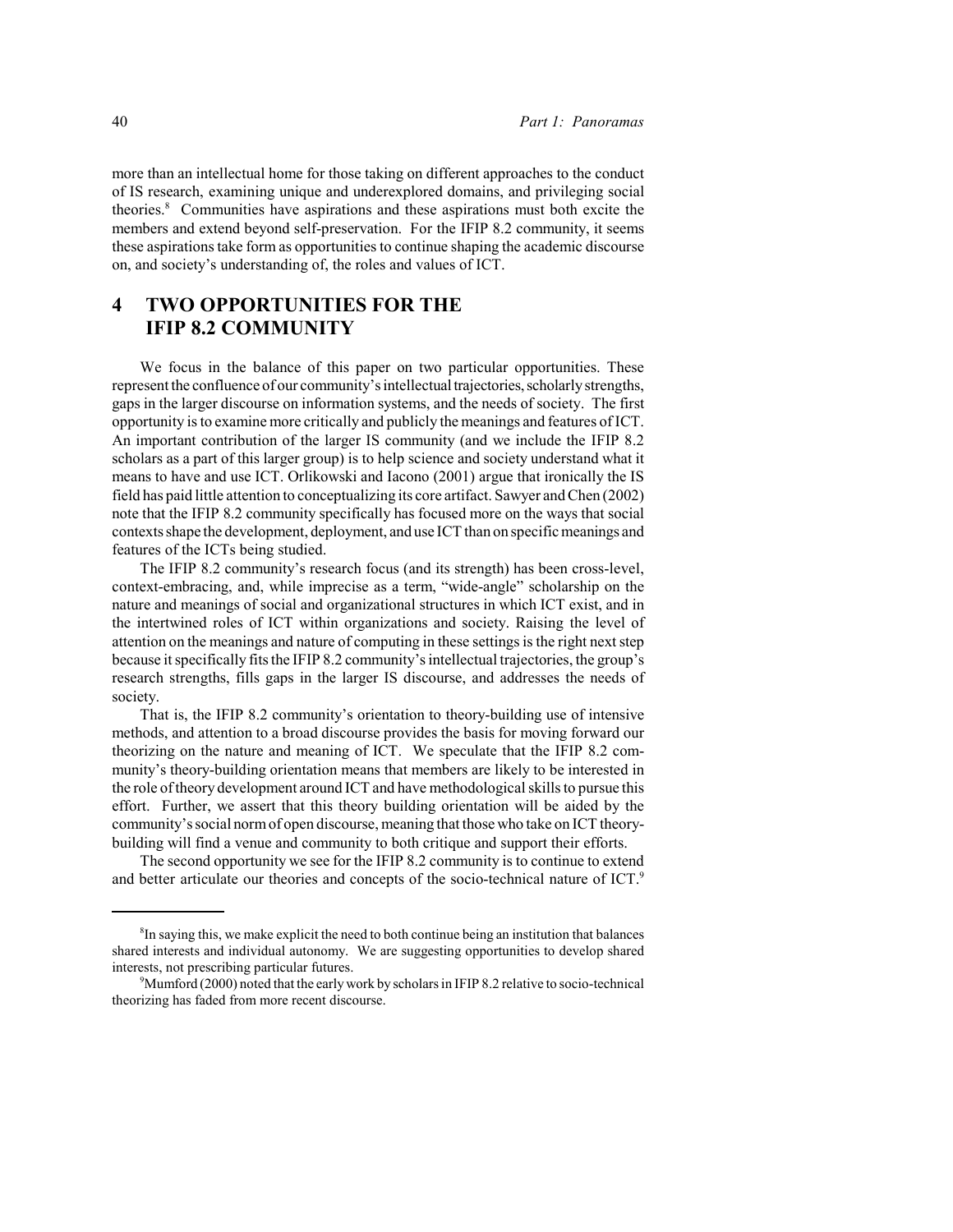Work in this area often draw from related literature in science and technology studies (for example, Bijker 1995; Giddens 1984; Hughes 1987; Latour 1987) to explore the ways in which technologies are formed, influenced, and adapted by the social milieus in which they exist. However, Baskerville and Myers (2002) have argued that IS may now be in a position to articulate its own theories and thus become a reference discipline for others interested in the use and effects of ICT. And, we seeing glimpses of sociotechnical theories explicitly developed toward ICT from friends of IFIP 8.2 (e.g., Kling and McKim 2001).

The IFIP 8.2 community's interests in social theories and its role in understanding and explaining the roles that ICT play in organizations and society suggest that there is interest in developing better socio-technical theories of ICT. Our community's theorybuilding orientation, expertise in intensive methods, and the norms of open discourse further suggest that our community is well-positioned to take on socio-technical theorizing. Moreover, when combined with the first opportunity (to better theorize on ICT), it may be that the two opportunities can, for some in the IFIP 8.2 community, be self-reinforcing.

# **4.1 Opportunity One: Better Conceptualizing ICT**

The first opportunity for the IFIP 8.2 community is to focus on better developing the concepts and constructs of ICT. We focus on conceptualizing ICT because, for at least two reasons, the study of IS is also the study of ICT. First, ICT is central to essentially all contemporary IS and certainly to those that have more than a local effect. Second, much of the growth in the use and value of IS can be attributed to the increased power of the underlying ICT.

#### **4.1.1 Conceptualizing ICT**

In suggesting a focus on conceptualizing ICT, we build on Orlikowski and Iacono (2001) who identified five general approaches to conceptualizing ICT in the scholarly discourse on IS: (1) as a tool or set of features, (2) as an ensemble or a set of functions, (3) via some proxy, (4) as a computation, or (5) not at all (a nominal approach).<sup>10</sup> In Appendix A we briefly discuss each of the characterizations of ICT relative to what it means for conceptualizing an IS. In the rest of this section we outline current conceptualizations of ICT in the IFIP 8.2 community, explain why this opportunity is worth collective interest, and suggest a path forward.

#### **4.1.2 Current Conceptualizations of ICT in the IFIP Community**

Sawyer and Chen's (2002) analysis of the IFIP 8.2 literature reveals that 55 percent of the papers published in the IFIP 8.2 conference proceedings between 1984 and 2000

 $10$ Other approaches such as Taylor's (1982, 1986) value-adding model of ICT or Henderson and Cooprider's (1990) functional model of ICT are also viable bases for this theorizing. We focus on Orlikowski and Iacono's (2001) approach because it reflects the most recent and most broad-based effort to categorize approaches to theorizing ICT.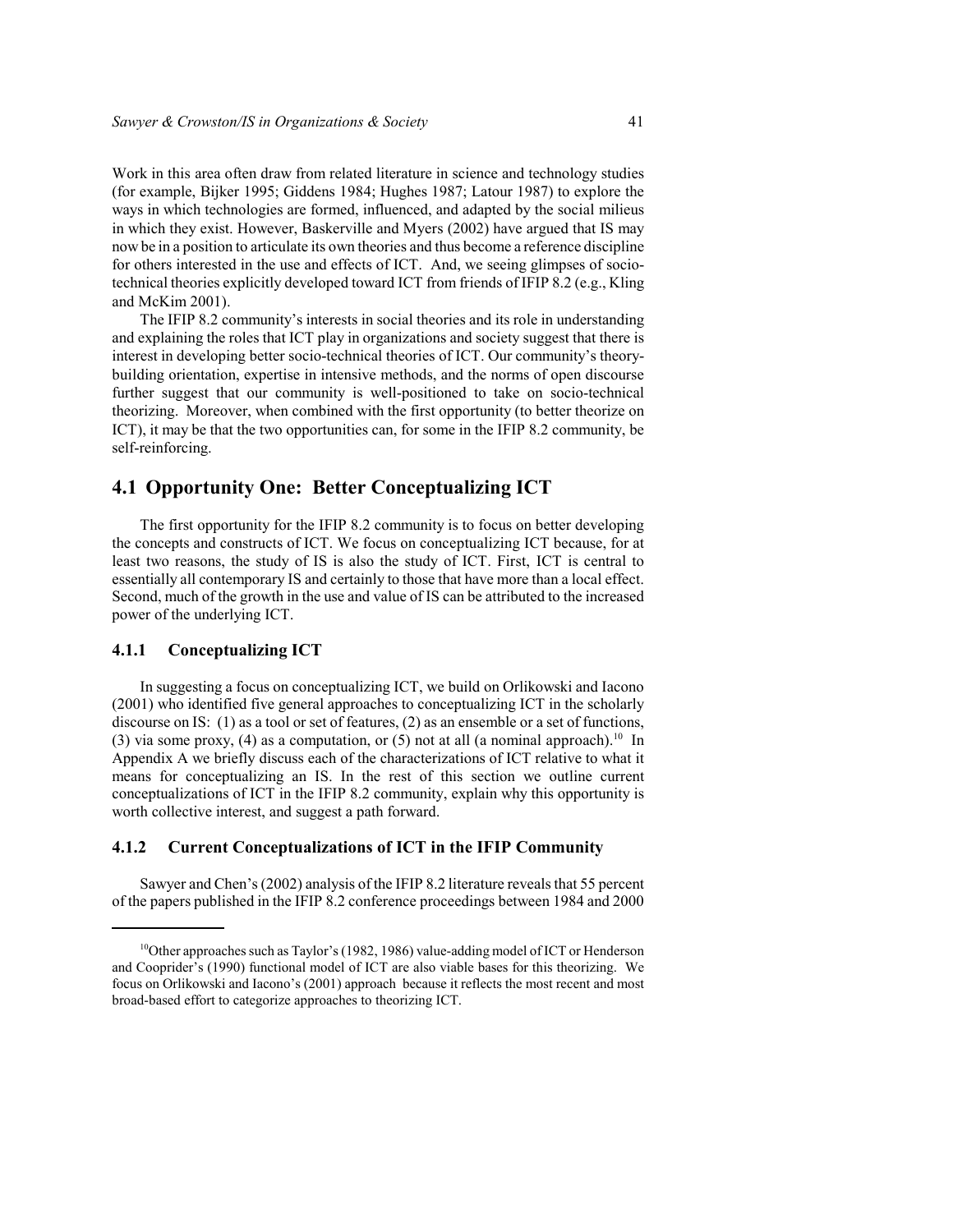represent ICT as either a proxy or as presence/absence. In other words, a bit more than half of the papers have little to say about the details of the ICT.<sup>11</sup> Simply, the focus has not been on ICT; it has been on the context around ICT. The remaining 45 percent of the papers characterize ICT (and the larger IS) as either collections of features or as functional ensembles. We therefore focus on these two later approaches and especially on the linkage between these views as a starting point for building richer conceptualizations of ICT.

Functional conceptualizations of ICT differ from feature-based views in the level of abstraction (Henderson and Cooprider 1990; Taylor 1982, 1986). Feature-based conceptualizations detail the design intentions of an ICT and focus on the direct or intended effects of particular elements of an IS or the ICT in an IS. Functional conceptualizations focus on the ways in which ICT get used. Functional models of ICT provide a means to better assess new technologies and compare across existing technologies. By explicitly linking the ICT and people's uses, the focus of the approach is on empirical studies of use and the intended and unintended consequences of use. For example, and building on Taylor (1986), Sawyer and Tapia (2003) document five functional uses of ICT: to support personal or institutional production, to allow for control, to provide access to information, to enable coordination, or to entertain. They do not, however, link this functional conceptualization to any particular set of features, leaving open the means to translate their functional view into specific feature sets.

#### **4.1.3 Towards Richer Conceptualizations of ICT**

Given the underlying differences among feature-based and functional conceptualizations of ICT (and IS), it is often difficult to reconcile the findings from these studies. Studies that present functional depictions of computing packages do not easily map to specific features. Likewise, specific features of an IS are not easily mapped to their functional uses (e.g., Taylor 1982, 1986). Scholarship that explicitly focuses on these relationships among uses by users leads to identifying key elements of a functional view of ICT (i.e., Palen 2003). Further, studies that explore the differences in intention and use from a feature-based view of ICT (as is common in studies of human-computer interaction) are steps toward reconciliation. Whatever the path, the opportunity is to develop a means to bridge these two approaches. A trajectory of research that will help bring together the findings from these two approaches may lead to additional conceptualizations of ICT, to a means of translating or relating differing views, and to discourse on the assumptions, methods, and problems tied to each of the two current conceptualizations. A more robust conceptualization of ICT, one that links features of a particular form to their functional uses, would enable professionals in practice to make better decisions on the value and effects of new IS. Likewise, conceptualizations of ICT that allow us to combine or bridge feature and function perspectives will lead to stronger theories of use, value, and outcome.

<sup>&</sup>lt;sup>11</sup>There was virtually no proof-of-concept work published in the IFIP 8.2 literature. This is not surprising given the community's focus on the social aspects of IS rather than building IS.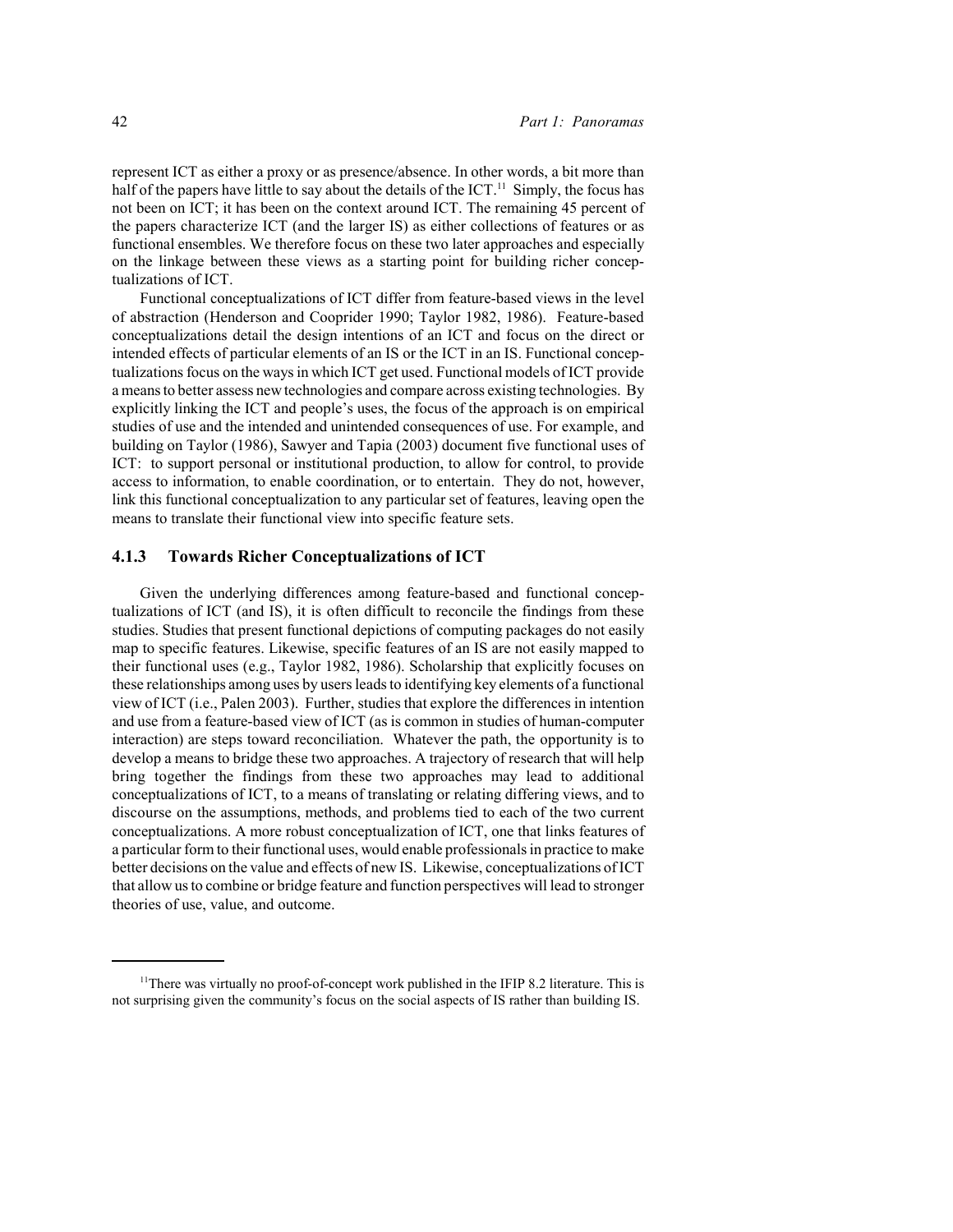#### **4.1.4 Why this Opportunity?**

There are two reasons why the IFIP 8.2 community is particularly well positioned to engage this work. First, the adoption of a critical and analytic perspective has led scholars in this community to conceptualize technology in use, rather than taking as authoritative the intended purposes of the technology. Second, the IFIP 8.2 communityís use of intensive methods provides access to the types of rich data that will be needed for the work of conceptualizing activity that theory-building around ICT will require. In doing this we anticipate that out theorizing on ICT will broaden (perhaps extending current Orlikowski and Iacono depictions) our means of representing what an IS is and means.

# **4.2 Opportunity Two: Developing Socio-Technical Theories of IS Effects**

The second opportunity we see for attention by the IFIP 8.2 research community is to more explicitly pursue the arrangements, interactions, and elements of socio-technical theorizing relative to IS. Weick (1995) argues that theorizing is a process, while theory is an outcome of that process. He further notes that theorizing is often not visible, but should be.

## **4.2.1 Why this Opportunity?**

Scholars generally accept that IS are socio-technical, although there seems to be little systematic attention paid to the arrangements, interactions, and elements of this socio-technical relationship (Bostrom and Heinen 1977a, 1977b; Mumford 2000). The acceptance stands unquestioned and underdeveloped, separated from the main discourses of IS and mostly outside the main discourses of socio-technical scholars. The IFIP 8.2 community, known for its open discourse, uses of social theory, and theorybuilding orientation, seems well-positioned to pursue more explicit theorizing on the relations among the social and the technical.

#### **4.2.2 Towards Richer Conceptualizations of ICT Effects**

There are a number of different conceptualizations of socio-technical research, many of which have been successfully applied to studies of ICT, such as actor-network theory, structuration theory, social shaping of technology, social construction of technology, and institutional approaches.<sup>12</sup> Socio-technical theories focus on the multiple, intricate, and evolving links among social and technical elements and helps to highlight how these elements exist in relation (not independently) of one another. As we outline below, Bijker's (1995) four principles of socio-technical change theory help illustrate the generic goals and the theoretical tensions that exist in socio-technical

<sup>&</sup>lt;sup>12</sup>For more information on these approaches, see MacKenzie and Wacjman (1999).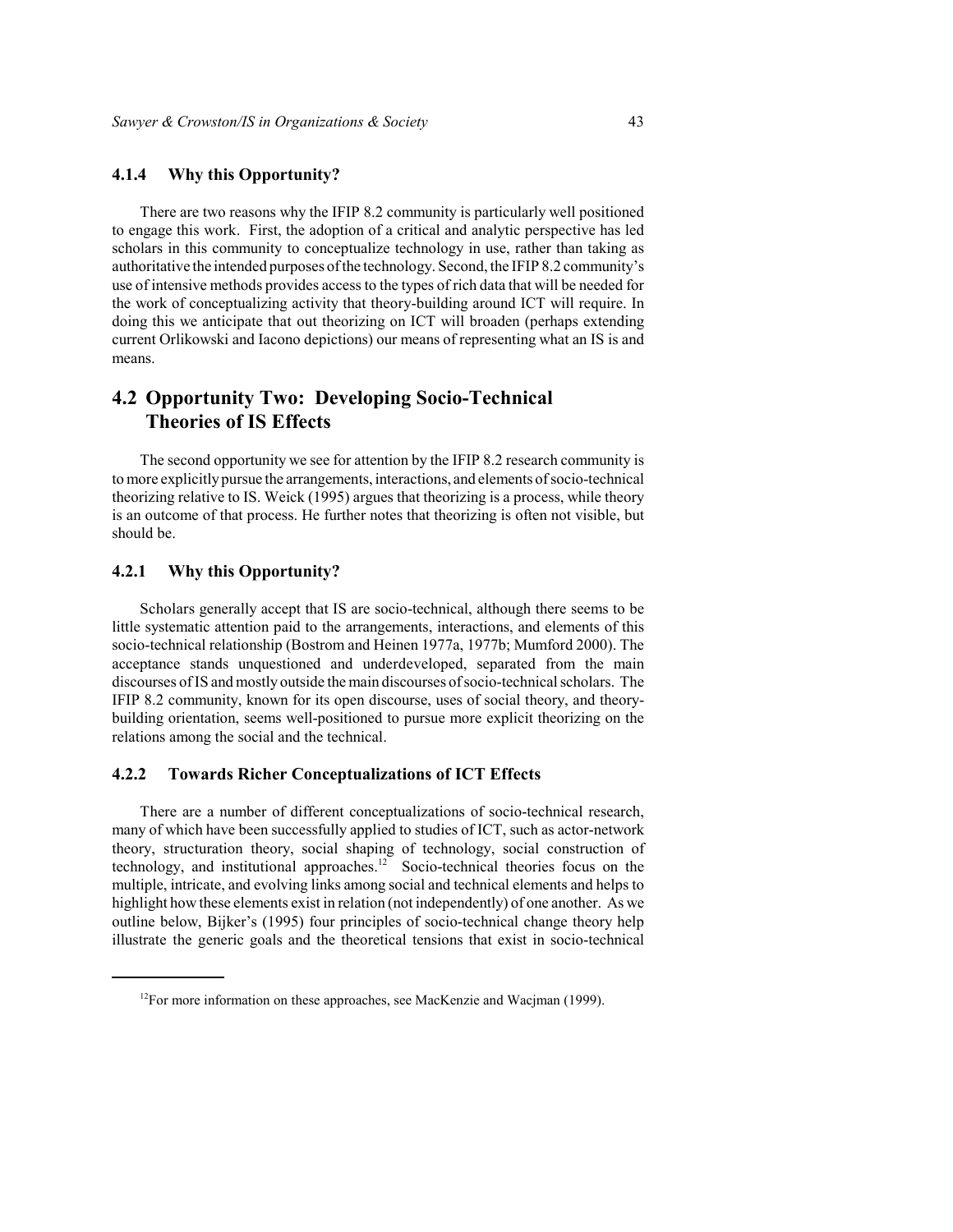research: (1) the *seamless web* principle, (2) the principle of *change and continuity*, (3) the *symmetry* principle, and (4) the principle of *action and structure*.

- (1) The *seamless web* principle states that any socio-technical theory of ICT should not *a priori* privilege technological or material explanations ahead of social explanations, and vice versa.
- (2) The principle of *change and continuity* argues that socio-technical theories of ICT must account both for change and for continuity, not just one or the other.
- (3) The *symmetry* principle states that the successful working of a technology must be explained as a process, rather than assumed to be the outcome of superior technology.
- (4) The *actor and structure* principle states that socio-technical theories of ICT should address both the actor-oriented side of social behavior, with its actor strategies and micro interactions, and the structure-oriented side of social behavior, with its larger collective and institutionalized social processes.

While Bijker's principles provide a set of ideals for socio-technical research to strive for, in practice they illustrate tensions to be managed in the research process. Specific studies of ICT and IS using the socio-technical perspective will vary depending on

- the degree to which they focus on technological processes and technological features versus social processes and social objects versus balancing both (*seamless web*)
- ï the degree to which they focus on processes of change versus continuity with the past and maintenance of existing processes versus balancing both (*change and continuity*)
- the depth of description and explanation in the socio-technical change process, ranging from *thick* or *rich* descriptions of an ICT to relatively *thin* associations between outcomes and various success factors (*symmetry*)
- the degree to which they focus on action-oriented aspects of social behavior, such as actor strategies and interests, versus structural aspects of social behavior such as institutional processes (*action and structure*)

A socio-technical perspective on ICT leads us to argue that ICT are simultaneously a technological and social phenomenon, and that theories of ICT should address both of these aspects. A socio-technical perspective also provides a means to organize and critique existing research. The IFIP 8.2 community has been aggressively pursuing this high-level goal (although, as we note in the previous section, with more attention to the social and relational elements of socio-technical systems).

#### **4.2.3 Two Examples of Socio-Technical Theories of ICT**

In the rest of this section, we highlight two examples which represent some of the nascent work being done in the IFIP 8.2 community to move beyond declaring that things are socio-technical. The work of Crowston (2000) to advance a theory of process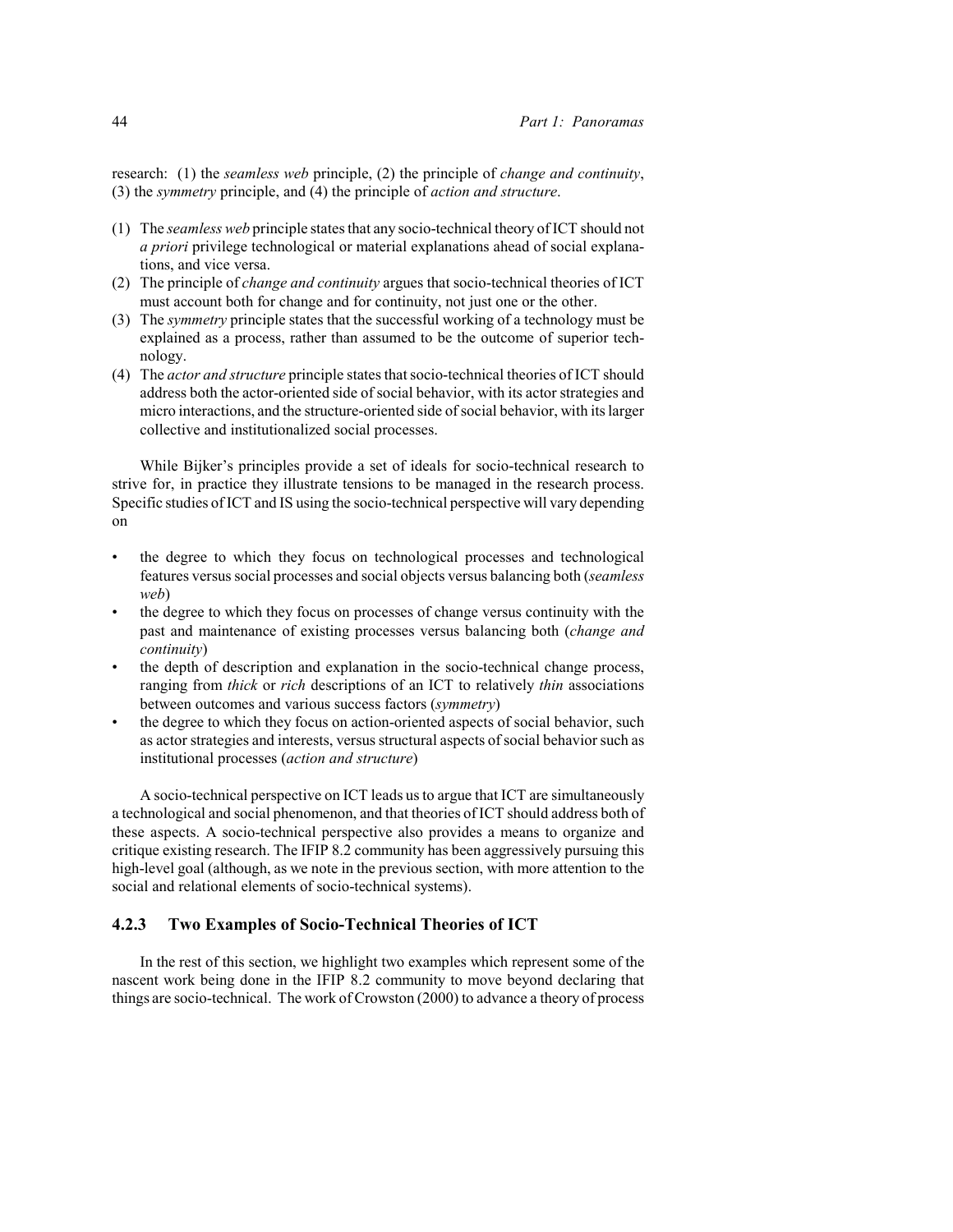and Avgerouís (2002) work where she advances a broad-scale depiction of IS as innovation processes help us illustrate socio-technical theorizing. Both should be seen as starting points.13 Simply, these two examples are illustrative of socio-technical theorizing, not exclusive.

#### **4.2.3.1 Crowston: Theories That Link IS, Individuals and Processes**

Crowston (2000) argues that focusing on processes (conceptualized as sequences of activities) provides insight into the linkages among individual work and the larger work setting. Individuals perform the various activities that comprise the work done by the organization. A process focus is often used to analyze organizations. However, process theories can provide a means to link the activities in nonwork settings. For example, Frissen (2001) reports on the uses of cellular phones to manage the joint schedules of family members. This effort is detailed as a series of cases, each of which can be developed as a sequence of activities that demand coordination (some of which is enabled by the uses of ICT).

In process theories, uses of ICT are enacted by individuals who, through their actions, change the conduct of their work in response to the availability of these technologies. Therefore, ICT has to be conceptualized as combination of the technology and the process to which it is applied, what Orlikowski and Iacono refer to as "technology as embedded system"  $(2001, p. 126)$ . It might be that ICT use makes individuals more efficient or effective at the activities they have always performed. For example, a manager using a spreadsheet to analyze a decision may be able to reach a conclusion more quickly or to consider more alternatives, thus improving the speed or quality of the process without changing the activities involved. A real estate agent might be able to search the database of house listings for each client every day instead of just occasionally. Yet, the same ICT used in the same process but in a different context (e.g., for a highly qualified and experienced agent dealing only in large mansions) might lead to fewer (if any) benefits.

In order to understand how changes in individual work might have a larger effect, Crowston argues that we must examine the ways that individual work changes relative to the process of which they are a part. To understand how individual work changes affect the process, it is necessary to examine the constraints on assembling activities that limit the possible arrangements and rearrangements of activities into processes. To identify these constraints, Crowston focuses in particular on the implications of dependencies between tasks for process assembly. For example, *producer/consumer* dependencies restrict the order in which activities can be performed, since the activity that consumes some resource (a piece of information, for example) can not be performed by the activity that produces it. Activities that are not involved in a dependency can be more easily rearranged. Beyond constraining the order of activities, dependencies often require additional activities to manage them. For example, Malone and Crowston (1994)

<sup>&</sup>lt;sup>13</sup>There are, of course, other candidates for this discussion whose work may be known by members of IFIP 8.2 such as Ackerman's (2000) exploration of the social and technical in computer-supported cooperative work, Mansell's (2002) work on communication technologies and social change, Agre's (2003) work on the relationships among technical architectures and institutional structures, and Kling and McKim's (2000) socio-technical interaction networks.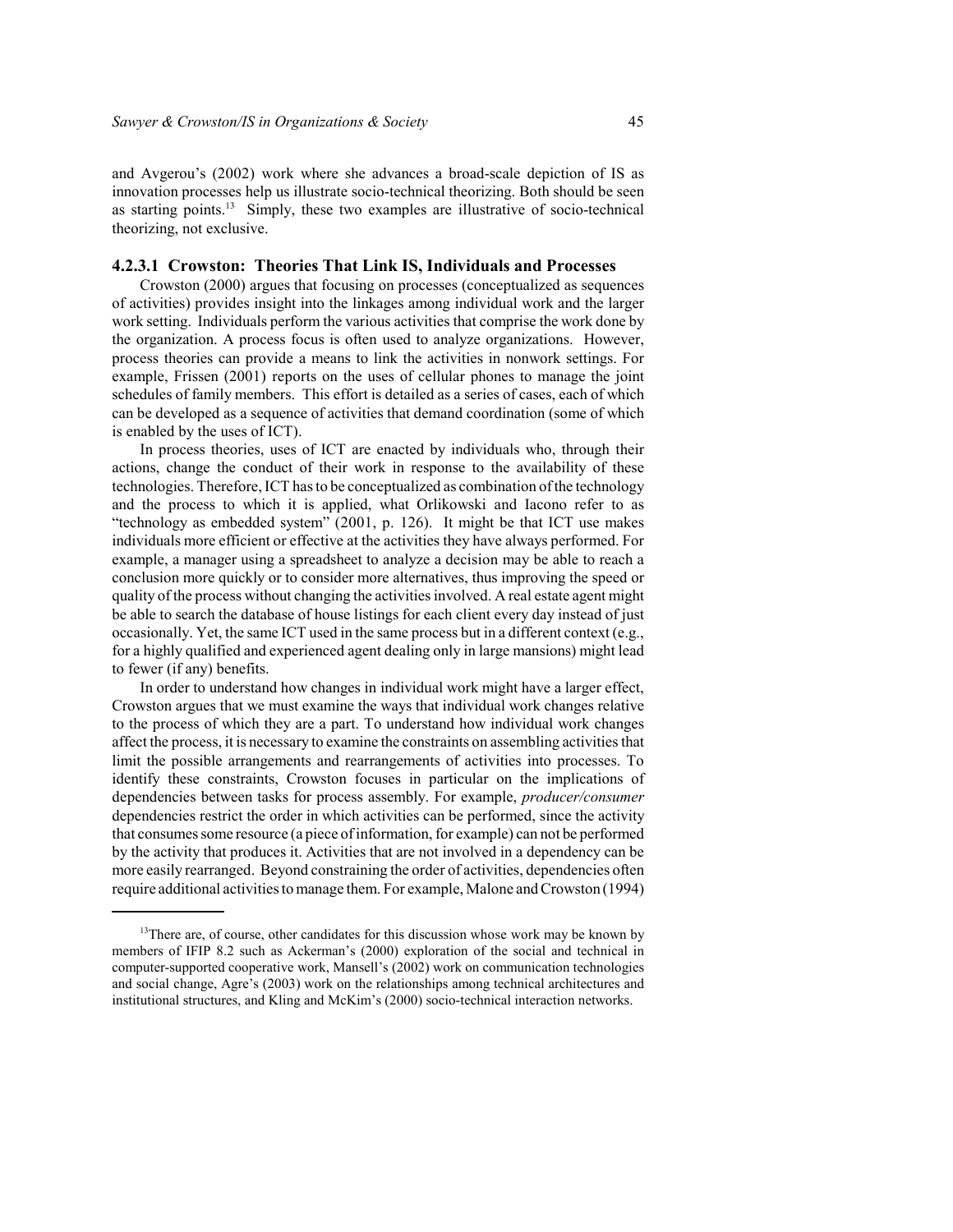note that the *producer/consumer* dependency not only constrains the order of the activities (a *precedence* dependency), but may also require additional activities to manage the *transfer* of the resource between or to ensure the *usability* of the resource.

*Precedence* requires that the producer activity be performed before the consumer activity. This dependency can be managed in one of two ways: either the person performing the first activity can notify the person performing the second that a resource is ready, or the second can monitor the performance of the first. Here ICT may have an effect by providing a mechanism for cheap monitoring.

*Transfer* dependencies are managed by a range of mechanisms for physically moving resources to the actors performing the consuming activities (or vice versa). For example, inventory management systems can be classified here. Using ICT may alter both the mechanisms of transfer dependencies or the actors involved in transfer. *Usability* can be managed by having the consumer specify the nature of the resources required or by having the producer create standardized resources expected by the user (among other mechanisms). The roles of ICT in usability might be to help specify or standardize resources.

More generally, process models highlight the value of ICT as a means of change because many of the coordination activities in processes are primarily information processing. These activities are particularly susceptible to ICT-related changes. For example, increased information flow between the user and producer of a resource may make it easier for the user to convey specific needs, allowing the producer to create a more precisely tailored product. A process perspective is broadly applicable. For example, a process perspective can help us to explore and understand knowledge work and work processes, information flows such as exchanges of digital goods, and transorganizational interactions.

#### **4.2.3.2 Avgerou: ICT and Global Diversity**

In her treatise on IS and global diversity, Avgerou (2002) also depicts ICT as embedded in ensembles—although these ensembles are depicted as IS of a national or multinational scale. In contrast to the deterministic nature of process theorizing, she further promotes the variegated nature of the relations among an IS and its context as leading to "non-deterministic, non-essentialist view(s) of ICT $\dots$ " (p. 231). Avgerou defines IS as innovation processes that unfold over time. This process of unfolding occurs through discourses and actions by mangers, technologists, users, and others. The process is erratic in that path dependencies are unclear; the innovation effort is intimately tied to events that unfold in particular situations and that have historical roots. These processes tend to reshape the thinking about, and the uses of, the IS and to the disenfranchisement of some participants.

In this forms of socio-technical theorizing, *social contexts* form the basis in which *innovation processes* unfold. This unfolding reflects a relationship among *actors* connected in a *network* of relations that both enable and constrain action. The *temporal* nature of this process and the relations among the actor network and that process are primarily driven by the context (and not some *a priori* force) in ways that can be locally justified and realized, but may seem chaotic and unpredictable if the contexts of action are not appreciated.

This form of socio-technical theorizing demands a critical analysis of the multiple institutions that make of the context and a depiction of the temporal process of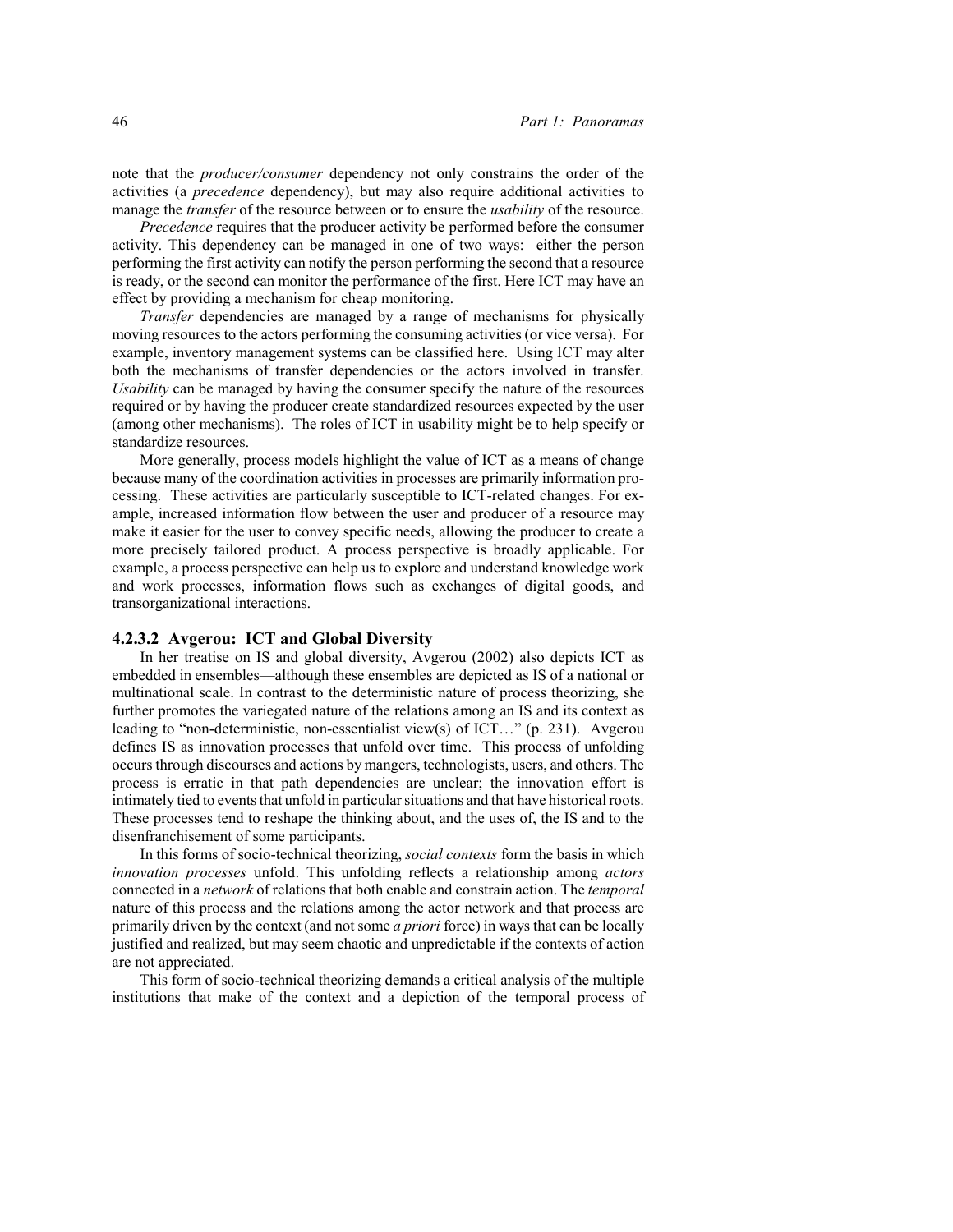innovation noting key events (both large and small scale) that together represent the way that the IS is depicted in discourse and through action. This analysis typically crosses several levels (e.g., connecting individual, organizational, and regional contexts and behaviors) and sets the technical elements of the IS within social contexts (focusing on collective uses and less on individual user behaviors<sup>14</sup>). The IS innovation process is thus represented as multiple paths, with the discourses and events used to both relate these paths and to depict the seemingly erratic process of negotiating multiple interests and agency over time. The critical orientation of her work is reflected in her highlighting that IS innovation efforts and "managerialist" thinking are often tightly linked, leading to disruptive processes and events.

Avgerouís critical theory of IS as an innovation process provides a means to reexamine normative conceptualizations of IS. We speculate that this might lead to alternative conceptualizations of IS and their effects (such as what Trauth and Jessup [2000] did regarding group decision support systems). A critical theory of IS will also provide a means to explore both large-scale innovations (such as ICT infrastructure studies) and small-scale deployments (such as work group and organizational implementations). Taking a non-managerialist perspective is also likely to raise questions on the power and effect of ICT (e.g., Clement 1994)

#### **4.2.3.3 Comparing the Approaches**

Crowston and Avgerou take different approaches to theorizing on the sociotechnical nature of ICT. Crowston's process model is analytic. Avgerou takes a critical approach to developing a contextual model of IS as an innovation process. However, both showcase principles of socio-technical change theory. Crowston reflects the seamless web principle by connecting the actions of individuals through process and showing how ICT can also link to process. Avgerou reflects the seamless web principle by developing the process of technical development with the pressures of the social and organizational context. Crowston's process theory approach reflects the principle of change of continuity though the mechanisms of process and coordination, while Avgerou's approach depicts the temporal nature of IT as a process of innovation. Both Crowston and Avgerou make it clear that technology is path dependent and its use is negotiated (in context or as it pertains to process decisions). Finally, both Crowston's and Avgerou's theorizing reflect the actor and structure principle. Crowston notes that processes are the larger structure that relates actors. Avgerou highlights the institutional nature of context and how these shape both individual behavior and the temporal process of IS innovation.

Crowston's process theory and Avgerou's critical innovation process theory advance socio-technical theorizing. However, what about their characterizations of ICT? Both reflect ensemble or functional conceptualizations, although the specific characteristics of this ensemble or functional view remain underdeveloped. So, these represent excellent starting points for advancing conceptualizations of ICT. We further speculate that the IS (and other related academic) community's interest in socio-

<sup>&</sup>lt;sup>14</sup>Individual level phenomena can be central, as Avgerou (2002, Chapter 7) notes in the study of Cyprus' efforts to take on new IS in small manufacturing enterprises. The point is that individual behavior can only be understood within the contexts in which it occurs.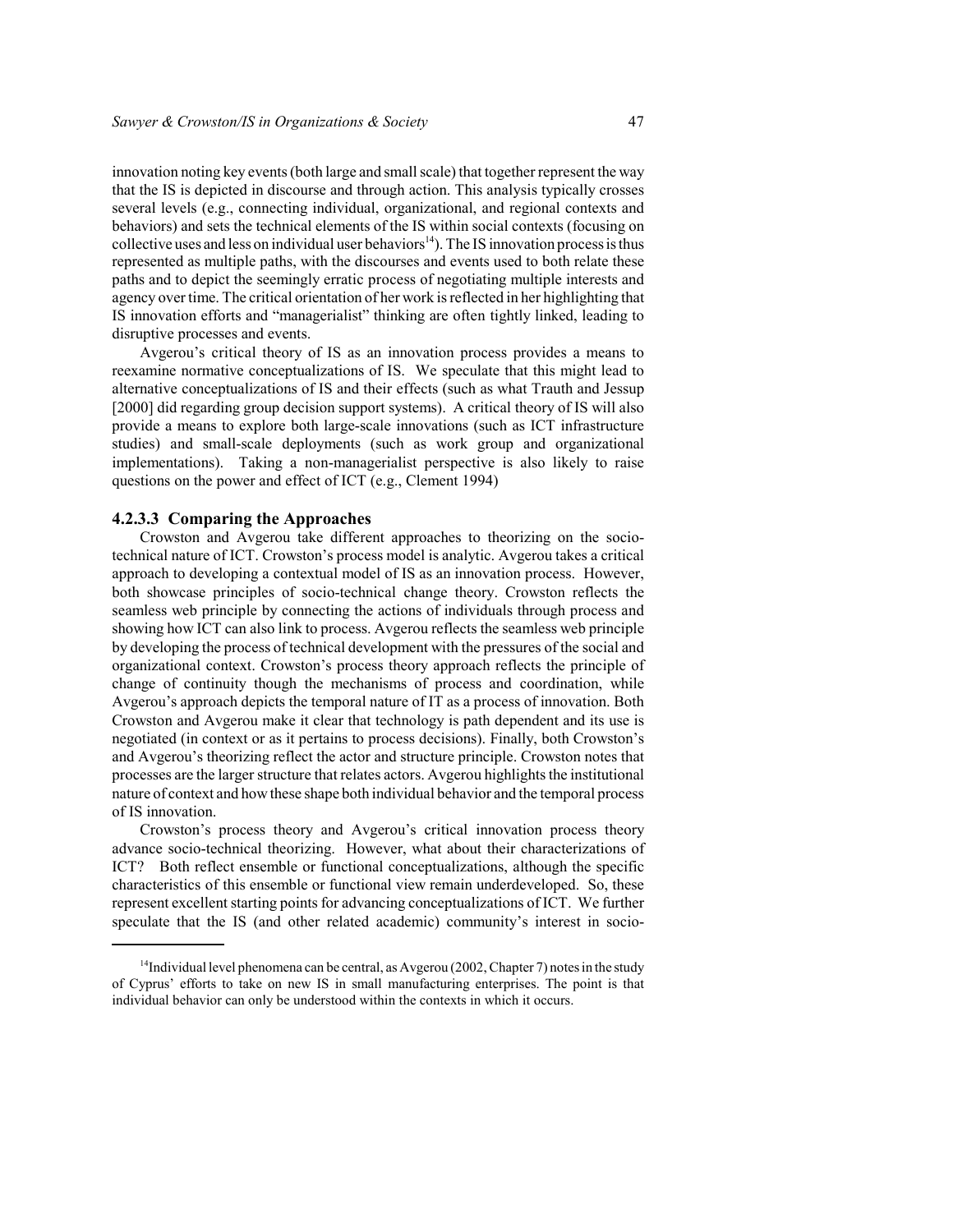technical theories of ICT is tied in part to the ability of these theories to provide additional insight into the social and the technical elements. It seems that too much of the insight of current socio-technical theories is on the social; the technical elements of these theories lags.

## **5 SUMMARY**

Predicting the future is tricky, since we've not been there yet.<sup>15</sup> Speculating on the future is more commonplace, and we do that here to engage the IS community, and our colleagues in the IFIP 8.2 community more specifically, to think about what we can do. In this paper we limited ourselves to speculating on two possible areas where we believe IFIP 8.2 community of scholars are well-positioned to advance our understanding of ICT in organizations and society: to advance conceptualizations of ICT and to better develop socio-technical theories of ICT. Moreover, we note that these two opportunities can be linked. For example, members of the IFIP 8.2 community might take on conceptualizations of ICT and use these as the basis for more robust socio-technical theories. Conversely, a socio-technical lens can be used to advance our conceptual understanding of ICT.

Better conceptualizations of ICT, and more powerful socio-technical theories, are likely to be needed as we engage in the debates on the design, development, implementation, policies of use, and implications of presence for a host of emerging technologies. For example, the growing interest in deploying broad-scale sensor networks, increasingly self-reliant and semiautonomous computing applications, powerful biometrics, a range of nano-technologies, and ever more pervasive and ubiquitous computing devices and computing applications are, as Winner (1986) notes, artifacts that embed politics.<sup>16</sup>

Theory often travels faster and further than does the empirical work on which it is often painstakingly constructed and we should strive to become theory "exporters" as Baskerville and Myers (2001) have suggested. We speculate that collective attention to both better developing (and perhaps expanding) our conceptualizations of ICT and theorizing on their socio-technical nature is the type of intellectual export that will attract scholars in related fields like information science, sociology, communications, medical informatics, and public administration units to our work. Implied in this speculation is that the effort in the next 25 years by the IFIP 8.2 community is to connect to likeinterested research communities.

Like all speculative scholarship, our argumentation is more about imagining possible directions than advocating for one particular view in opposition to all others. To this point, one strength of IFIP 8.2 scholarship is its diversity. So, in suggesting these two opportunities, we also decry attempts to constrain activities to these (or any other particular) directions. The innovative nature of the IFIP 8.2 research community is central to the value of the community's work. Our suggestions should be seen as a path that some in this community should take, leaving others to take other paths, or cut new

<sup>&</sup>lt;sup>15</sup>As both Neils Bohr and Yogi Berri, among many, have noted....

<sup>&</sup>lt;sup>16</sup>In particular, see Winner's chapter, "Do Artifacts Have Politics?" (pp. 19-39).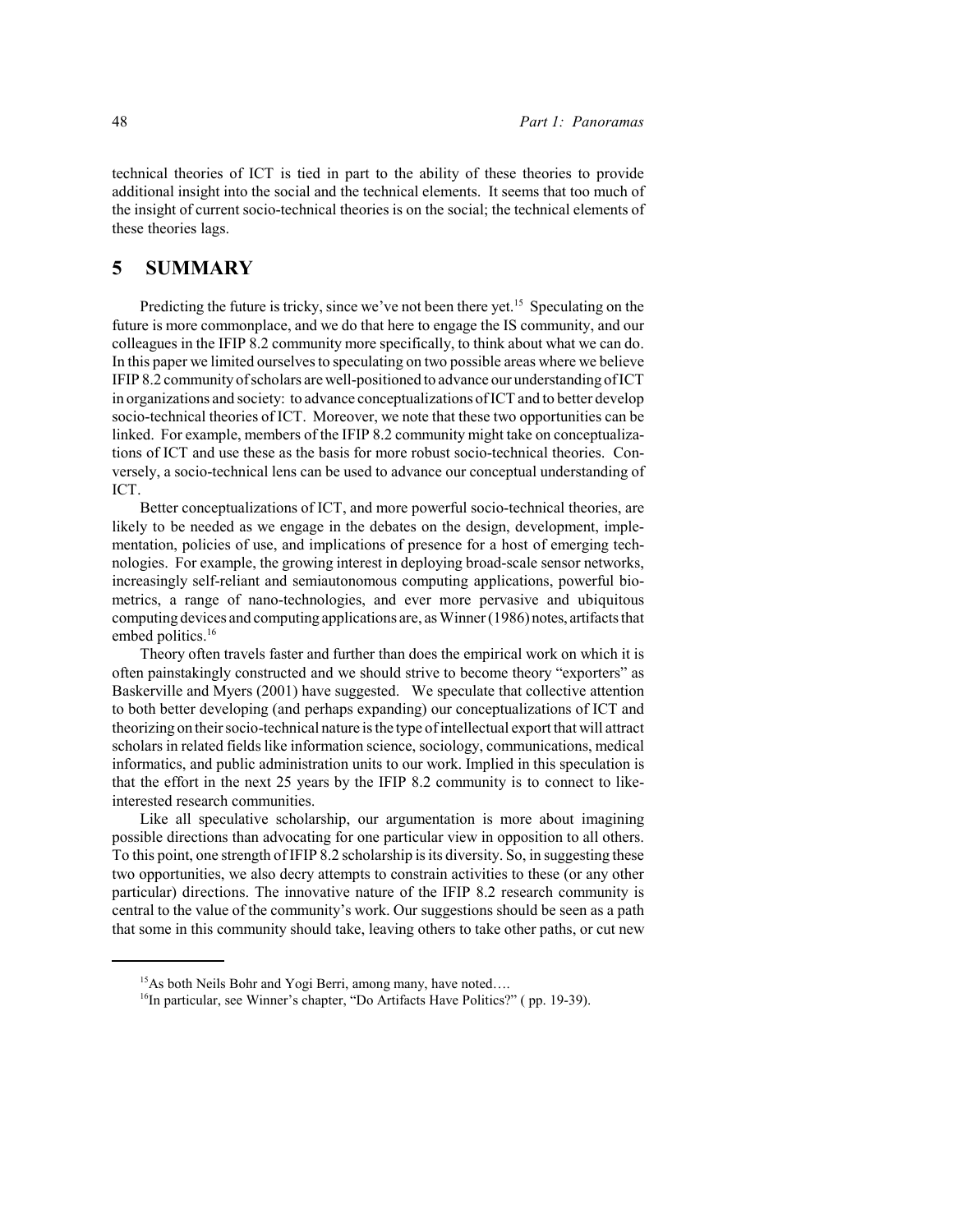paths. This considered speculation is directed at both stirring the community's collective mind and advancing the value of this community's work to interested others. In 2024, what do we want the future members of our community to say on the eve of the  $40<sup>th</sup>$  (and  $20<sup>th</sup>$ ) anniversary of the previous Manchester conference(s)?

# **ACKNOWLEDGEMENTS**

Comments from Lynette Kvasny, Jim Jansen, Carleen Maitland, Andrea Hoplight Tapia, Duane Truex, and three anonymous reviewers have helped us to substantially improve this paper.

## **REFERENCES**

- Ackerman, M. "The Intellectual Challenge of CSCW: The Gap Between Social Requirements and Technical Feasibility," *Human-Computer Interaction* (15:2/3), 2000, pp. 181-205.
- Agre, P. "The Architecture of Identity: Embedding Privacy in Market Institutions," *Information*, *Communication and Society* (2:1), 1999, pp. 1-25.
- Agre, P. "Infrastructure and Institutional Change in the Networked University," *Information*, *Communication and Society* (3:4), 2000, pp. 494-507.
- Agre, P. "Peer-to-Peer and the Promise of Internet Equality," *Communications of the ACM* (45:2), 2003, pp. 39-42.
- Avgerou, C. *Information Systems and Global Diversity*, Oxford: Oxford University Press, 2002.
- Baskerville, R., and Myers, M. "Information Systems as a Reference Discipline," *MIS Quarterly* (25:1), 2002, pp. 1-14.
- Bijker, W. *Of Bicycles, Bakelites, and Bulbs: Toward a Theory of Socio-technical Change*, Cambridge, MA: MIT Press, 1995.
- Bostrom, R., and Heinen, S. "MIS Problems and Failures: A Socio-Technical Perspective Part 1: The Causes,î *MIS Quarterly* (1:3), 1977a, pp. 17-32.
- Bostrom, R., and Heinen, S. "MIS Problems and Failures: A Socio-Technical Perspective Part 2: The Application of Socio-Technical Theory,î *MIS Quarterly* (1:4), 1977b, pp. 11-27.
- Brynjolfsson, E., and Hitt, L. "Beyond the Productivity Paradox," *Communications of the ACM* (41:8), 1998, pp. 49-55.
- Clement, A. "Computing at Work: Empowering Action by 'Low-Level Users'," *Communications of the ACM* (37:1), 1994, pp. 52-63.
- Crowston, K. "Process as Theory in Information Systems Research," in R. Baskerville, J. Stage, and J. I. DeGross (Eds.), *Organizational and Social Perspectives on Information Technology*, Boston: Kluwer Academic Publishers, 2000, pp. 149-166.
- Dutton, W. "The Web of Technology and People: Challenges for Economic and Social Research,î *Prometheus* (17:1), 1999, pp. 5-20.
- Ellis, D.; Allen, D.; and Wilson, T. "Information Science and Information Systems: Conjunct Subjects, Disjunct Disciplines," Journal of the American Society of Information Science (50:12), 1999, pp. 1095-1107.
- Frissen, V. "ICTs in the Rush Hour of Life," *The Information Society* (16), 2000, pp. 65-77.
- Giddens, A. *The Constitution of Society: Outline of the Theory of Structure*, Berkeley, CA: University of California Press, 1984.
- Henderson, J., and Cooprider, J. "Dimensions of I/S Planning and Design Aids: A Functional Model of CASE Technology,î *Information Systems Research* (1:3), 1990, pp. 227-254.
- Hughes, T. *Networks of Power*, Baltimore, MD: The Johns Hopkins University Press, 1983.
- Jones, M. "The Moving Finger: The Use of Social Theory in WG 8.2 Conference Papers, 1975-1999," in R. Baskerville, J. Stage, and J. I. DeGross (Eds.), *Organizational and Social*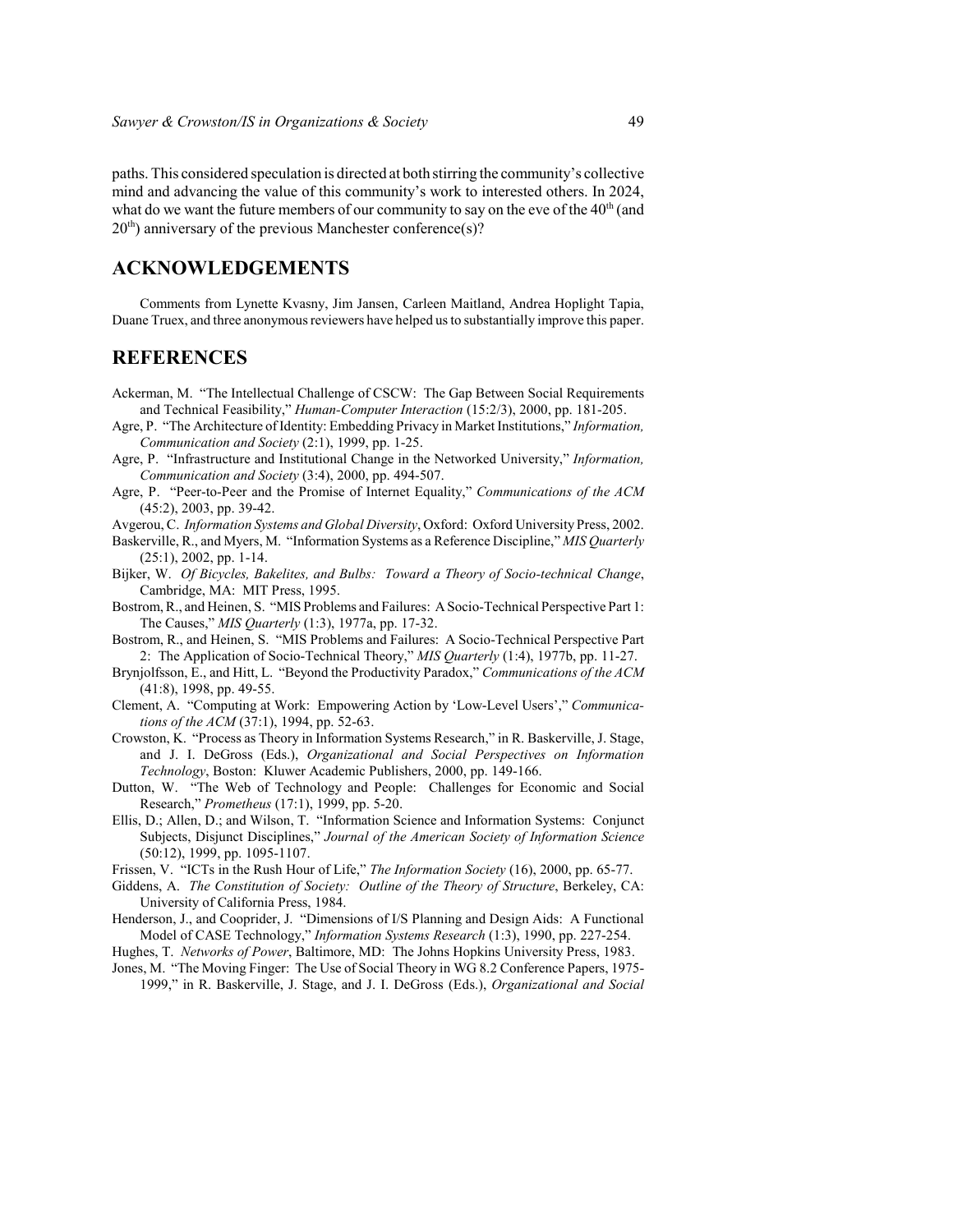*Perspectives on Information Technology*, Boston: Kluwer Academic Publishers, 2000, pp. 15-32.

- Keen, P. "MIS Research: Reference Disciplines and Cumulative Traditions," in E. McLean (Ed.), *Proceedings of the First International Conference on Information Systems*, Philadelphia, PA, 1980, pp. 9-18.
- Kling, R., and Scacchi, W. "The Web of Computing: Computer Technology as Social Organization,î *Advances in Computers* (21), 1982, pp. 1-90.
- Kling, R., and McKim, G. "Not Just a Matter of Time: Field Differences in the Shaping of Electronic Media in Supporting Scientific Communication,î *Journal of the American Society for Information Science* (51:4), 2000, pp. 1306-1320.
- Lamb, R., and Kling, R. "Reconceptualizing Users as Social Actors in Information Systems Research,î *MIS Quarterly* (27:2), 2003, pp. 197-235.
- Latour, B. *Science in Action*, Milton Keynes, UK: Open University Press, 1987.
- Lee, A. "MIS Quarterly Special Issue-Call For Papers: Intensive Research in Information Systems: Using Qualitative, Interpretive, and Case Methods to Study Information Technology,î 1997 (available online at http://www.people.vcu.edu/~aslee/misq-sp-.htm).
- Lee, A., and Liebenau, J. "Information Systems and Qualitative Research," in A. Lee, J. Liebenau, J. I. DeGross (Eds.), *Information Systems and Qualitative Research*, London: Chapman & Hall, 1997, pp. 1-8.
- Malone, T., and Crowston, K. "The Interdisciplinary Study of Coordination," *Computer Surveys* (26:1), 1994, pp. 87-119
- Mansell, R*. Inside the Communication Revolution: Evolving Patterns of Social and Technical Interaction*, London: Oxford University Press, 2002.
- Markus, M. "The Qualitative Difference in Information Systems Research and Practice," in A. S. Lee, J. Liebenau, and J. I. DeGross (Eds.), *Information Systems and Qualitative Research*, London: Chapman & Hall, 1997, pp. 11-27.
- McKenzie, D., and Wajcman, J. *The Social Shaping of Technology* (2nd ed.), Philadelphia: Open University Press, 1999.
- Morrison, J., and George, J. "Exploring the Software Engineering Component in MIS Research," *Communications of the ACM* (38:7), 1995, pp. 80-91.
- Mumford, E. "Socio-Technical Design: An Unfulfilled Promise or a Future Opportunity," in R. Baskerville, J. Stage, and J. I. DeGross (Eds.), *Organizational and Social Perspectives on Information Technology*, Boston: Kluwer Academic Publishers, 2000, pp. 33-46.
- Orlikowski, W., and Iacono, S. "Desperately Seeking the  $IT$  in IT Research—A Call to Theorizing the IT Artifact,î *Information Systems Research* (12:2), 2001, pp. 121-124.
- Palen, L. "Beyond the Handset: Designing for Wireless Communications Usability," *Transactions on Human Computer Interaction* (9:2), 2002, pp. 125-151.
- Richardson, H. "CRM in Call Centres: The Logic of Practice," in M. Korpela, R. Montealegre, and A. Poulymenakpu (Eds.), *Organizational Information Systems in the Context of Globalization*, Boston: Kluwer Academic Publishers, 2003pp. 69-84.
- Sawyer, S. and Chen, T. "Conceptualizing Information Technology and Studying Information Systems: Trends and Issues," in M. Myers, E. Whitley, E. Wynn, and J. I. DeGross (Eds.), *Global and Organizational Discourse about Information Technology*, Boston: Kluwer Academic Publishers, 2002, pp. 109-131.
- Sawyer, S., and Tapia, A. "The Computerization of Work: A Social Informatics Perspective," in J. George (Ed.), *Social Issues of Computing*, New York: Oxford, 2003, pp. 93-109.
- Scott, W. *Institutions and Organizations*, Thousand Oaks, CA: Sage Publications, 2001.
- Simon, H. "Organizations and Markets," *Journal of Economic Perspectives* (5:2), 1991, pp. 25-44.
- Trauth, E., and Jessup, L. "Understanding Computer-Mediated Discussions: Positivist and Interpretive Analyses of Group Support System Use," MIS Quarterly (24:1), 2000, pp. 123-156.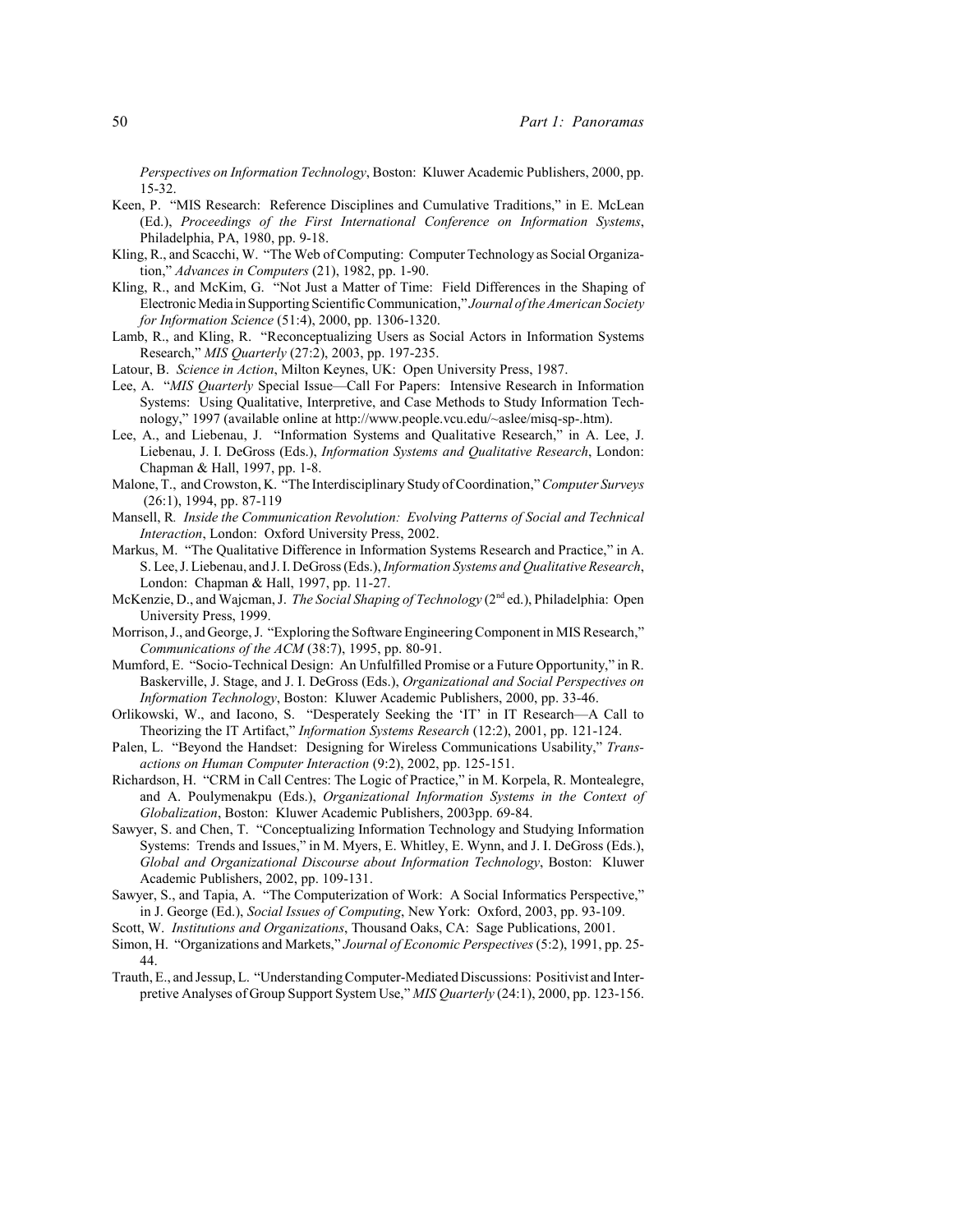- Taylor, R. "The Value-Added Model," Chapter 4 in *The Value-Added Processes in Information Systems*, Philadelphia: Ablex Publishing Corporation, 1986, pp. 48-70.
- Taylor, R. "Value-Added Processes in the Information Life Cycle," *Journal of the American Society for Information Science* (31:5), 1982, pp. 341-346.
- Walsham, G. "Actor-Network Theory and IS Research: Current Status and Future Prospects," in A. S. Lee, J. Liebenau, and J. I. DeGross (Eds.), *Information Systems and Qualitative Research*, London: Chapman & Hall, 1997, pp. 466-480.
- Wastell, D. "Organizational Discourse as Social Defense: Taming the Tiger of Electronic Government,î in M. Myers, E. Whitley, E. Wynn, and J. I. DeGross (Eds.), *Global and Organizational Discourse About Information Technology*, Boston: Kluwer Academic Publishers, 2002, pp. 179-196.
- Weick, K. "Theoretical Assumptions and Research Methodology Selection," in F. W. McFarlan (Ed.), *The Information Systems Research Challenge*, Boston: Harvard Business School Press, 1984, p. 115.
- Weick, K. "What Theory is Not: Theorizing Is," *Administrative Science Quarterly* (40), 1995, pp. 385-390.
- Winner, L. *The Whale and the Reactor: A Search for Limits in an Age of High Technology,* Chicago: University of Chicago Press, 1986.

# **ABOUT THE AUTHORS**

**Steve Sawyer** is a founding member of the Pennsylvania State University's School of Information Sciences and Technology. Steve holds affiliate appointments in Management and Organizations; Labor Studies and Industrial Relations; and Science, Technology and Society. Steve does social and organizational informatics research with a particular focus on people working together using information and communication technologies. Steve can be reached at sawyer@ist.psu.edu.

**Kevin Crowston** joined the School of Information Studies at Syracuse University in 1996. Before moving to Syracuse, he was a founding member of the Collaboratory for Research on Electronic Work at the University of Michigan and of the Center for Coordination Science at MIT. Kevin has published articles and book chapters in the area of information systems and new organizational forms. His current research interests include empirical studies of coordinationintensive processes in human organizations; theoretical characterizations of coordination problems and alternative methods for managing them; and design and empirical evaluation of new kinds of computer systems to support people working together. A specific example of the final interest is the application of document genre to the World-Wide Web. He can be reached at crowston@syr.edu.

# **Appendix A**

# **FIVE CONCEPTUALIZATIONS OF ICT**

The *feature or tool view* is the most common (or received) view of ICT. A tool view means that ICT is characterized as a collection of features that will operate as they were designed to behave. The roles of the ICT/features are seen as primarily technical in nature and direct in their effect. These feature-based approaches to studying ICT focus on the values, effects, and impacts of particular (and identifiable) technical aspects of an ICT. The resulting IS is thus an aggregation of the various features. When ICT are depicted as collections of features, people are characterized as both individuals and as social units, and the level of analysis is typically institutional. Feature